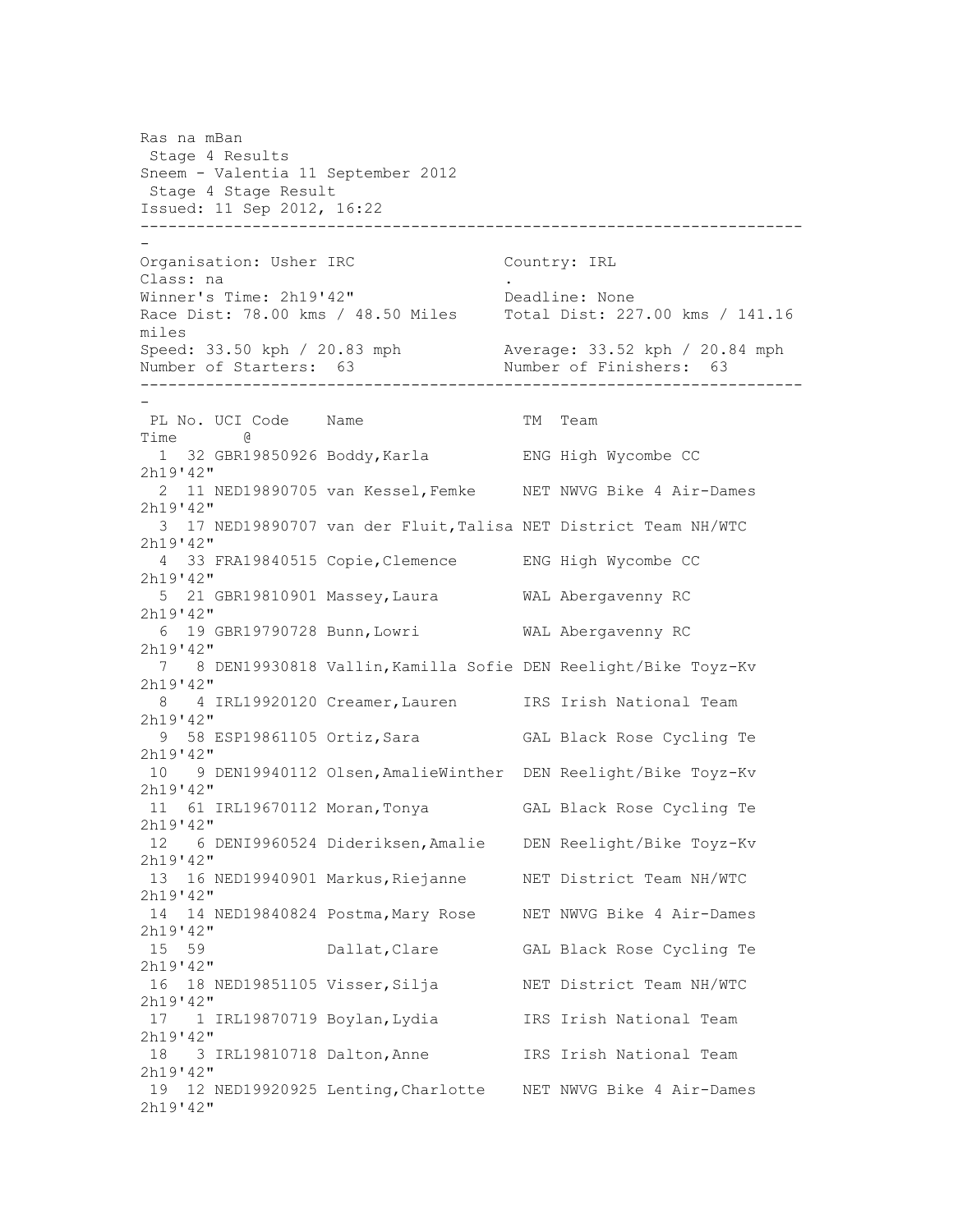20 47 SWE19881222 Nordin,Gabriella SWC Sandy Wallace Cycles 2h19'42" 21 22 GBR19840810 Murray,Laura WAL Abergavenny RC 2h19'42" 22 60 GBR19870721 Ewing,Anne GAL Black Rose Cycling Te 2h19'42" 23 54 IRL19810430 Meade,Fiona MUN Cycling Munster 2h19'42" 24 10 JPN19830104 Hori,Yukiyo NET NWVG Bike 4 Air-Dames 2h19'42" 25 37 IRL19780117 Moriarty,Louise ENG Look Mum No Hands 2h19'42" 26 13 NED19911107 Oudman, Hilde NET NWVG Bike 4 Air-Dames 2h19'42" 27 34 GBR19870203 Evans,Mary Hannah ENG High Wycombe CC 2h19'42" 28 53 IRL19870501 Stephens,Niamh LEN Cycling Leinster 2h19'42" 29 35 IRL19870102 McNamara,Siobhan ENG Look Mum No Hands 2h19'42" 30 55 Walsh,Emma MUN Cycling Munster 2h19'42" 31 27 GBR19871014 Sewell,Iona ENG Geoffrey Butler Cycle 2h19'42" 32 20 GBR19950150 Hill,Amy WAL Abergavenny RC 2h20'27" @45" 33 48 GBR19830215 Taylor,Gillian WAL Abergavenny RC 2h20'27" @ s/t 34 28 GBR19840111 Maidment,Sarah ENG Geoffrey Butler Cycle 2h20'27" @ s/t 35 64 IRL19750622 Buckley,Patricia DTC DTC Orwell Wheelers 2h20'27" @ s/t 36 15 NED19840607 Donkers,Djoeke NET NWVG Bike 4 Air-Dames 2h20'27" @ s/t 37 38 GBR19750727 Sherwell,Elsie ENG Look Mum No Hands 2h20'27" @ s/t 38 50 IRL19710210 Cooke,Fiona LEN Cycling Leinster 2h20'27" @ s/t 39 51 GBR19850612 McDonald,Charlotte LEN Cycling Leinster 2h20'27" @ s/t 40 36 GBR19780210 McKay,Helen ENG Look Mum No Hands 2h20'27" @ s/t 41 49 IRL19840530 Conway,Caroline LEN Cycling Leinster 2h20'27" @ s/t 42 2 IRL19871201 Brice,Amy IRS Irish National Team 2h20'27" @ s/t 43 45 GBR19761105 Poole,Karen ENG Geoffrey Butler Cycle 2h20'33" @51" 44 52 IRL19800818 McEvoy,Orla LEN Cycling Leinster 2h21'04" @01'22" 45 70 IRL19660115 Marconi,Monica JDC Orwell Joe Daly Cycle 2h21'04" @ s/t 46 77 IRL19780124 Robinson,Karen 3D 3D TC 2h21'37" @01'55" 47 63 IRL19631006 Hendron,Orla DTC DTC Orwell Wheelers 2h22'02" @02'20"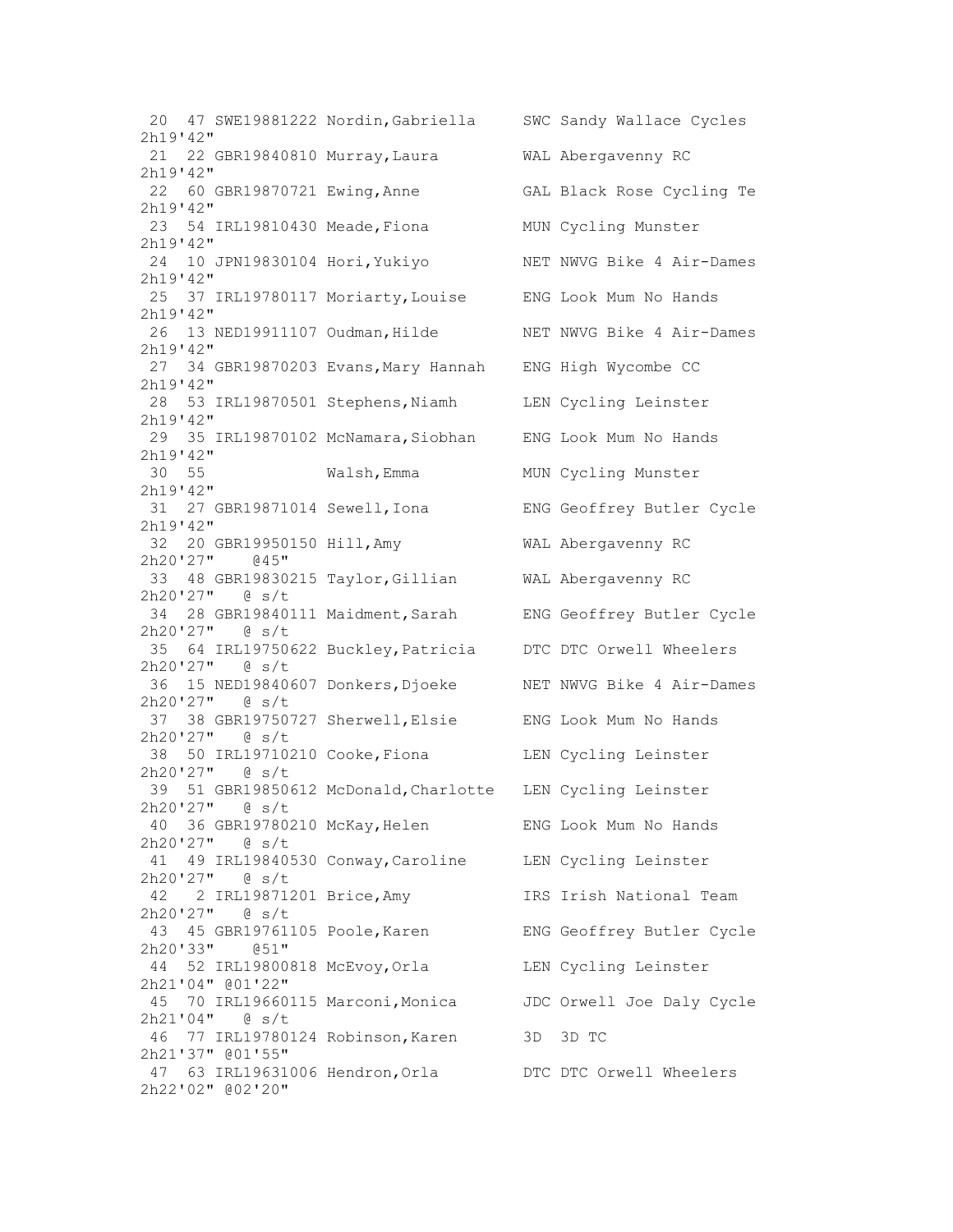48 62 IRL19780612 Kennedy,Roisin BRR Black Rose Racing 2h22'02" @ s/t 49 72 IRL19720906 Feton,Vanessa 3D 3D TC 2h22'05" @02'23" 50 74 IRL Fox,Marie 3D 3D TC 2h22'37" @02'55" 51 57 IRL19730814 Keohane,Anne MUN Cycling Munster 2h23'40" @03'58" Taromsari, Ishbel PPR Pedal Power Race Team 2h35'21" @15'39" 53 65 IRL19770712 Donnelly,Margaret DTC DTC Orwell Wheelers 2h35'21" @ s/t 54 67 IRL19811025 Soden,Lucy DTC DTC Orwell Wheelers 2h35'21" @ s/t 55 26 Perry,Jo-Ann ENG Deal Tri Club 2h35'21" @ s/t 56 79 IRL19941114 Gourlay,Lauren JDC Orwell Joe Daly Cycle 2h35'21" @ s/t 57 68 IRL Cogan,Isabel JDC Orwell Joe Daly Cycle 2h35'21" @ s/t 58 29 GBR19690214 MacKay,Sandra ENG Geoffrey Butler Cycle 2h39'22" @19'40" 59 75 IRL19720904 Finn,Tania 3D 3D TC 2h46'53" @27'11" 60 56 IRL19930606 Doherty,Nicola MUN Cycling Munster 2h46'53" @ s/t 61 25 Erskine,Julie SCO Aberdeen Wheelers 3h06'53" @47'11" 62 69 IRL19800923 Downes,Catherine JDC Orwell Joe Daly Cycle 3h06'53" @ s/t 63 76 IRL19761227 Mulvany,Maria 3D 3D TC 3h06'53" @ s/t -----------------------------------------------------------------------

-

General Classification

| PL No. UCI Code      | Name                                                     |   | CAT Team           | GC |
|----------------------|----------------------------------------------------------|---|--------------------|----|
| Time<br>g.           |                                                          |   |                    |    |
|                      | 1 8 DEN19930818 Vallin, Kamilla Sofie L Reelight/Bike To |   |                    |    |
| 6h46'30''            |                                                          |   |                    |    |
| 2 1 IRL19870719      | Boylan,Lydia                                             |   | L Irish National T |    |
| $6h46'36''$ $006''$  |                                                          |   |                    |    |
|                      | 3 11 NED19890705 van Kessel, Femke L NWVG Bike 4 Air-    |   |                    |    |
| $6h46'41''$ $011''$  |                                                          |   |                    |    |
| 4 19 GBR19790728     | Bunn, Lowri                                              | L | Abergavenny RC     |    |
| $6h46'43''$ $013''$  |                                                          |   |                    |    |
| 5 37 IRL19780117     | Moriarty, Louise L                                       |   | Look Mum No Hand   |    |
| $6h46'45''$ $015''$  |                                                          |   |                    |    |
| 6 4 IRL19920120      | Creamer, Lauren L Irish National T                       |   |                    |    |
| $6h46'45'' = s/t$    |                                                          |   |                    |    |
| 7 21 GBR19810901     | Massey, Laura L                                          |   | Abergavenny RC     |    |
| $6h46'54''$ $024''$  |                                                          |   |                    |    |
|                      | 8 6 DENI9960524 Dideriksen, Amalie L Reelight/Bike To    |   |                    |    |
| 6h46'55''<br>$@25$ " |                                                          |   |                    |    |

-----------------------------------------------------------------------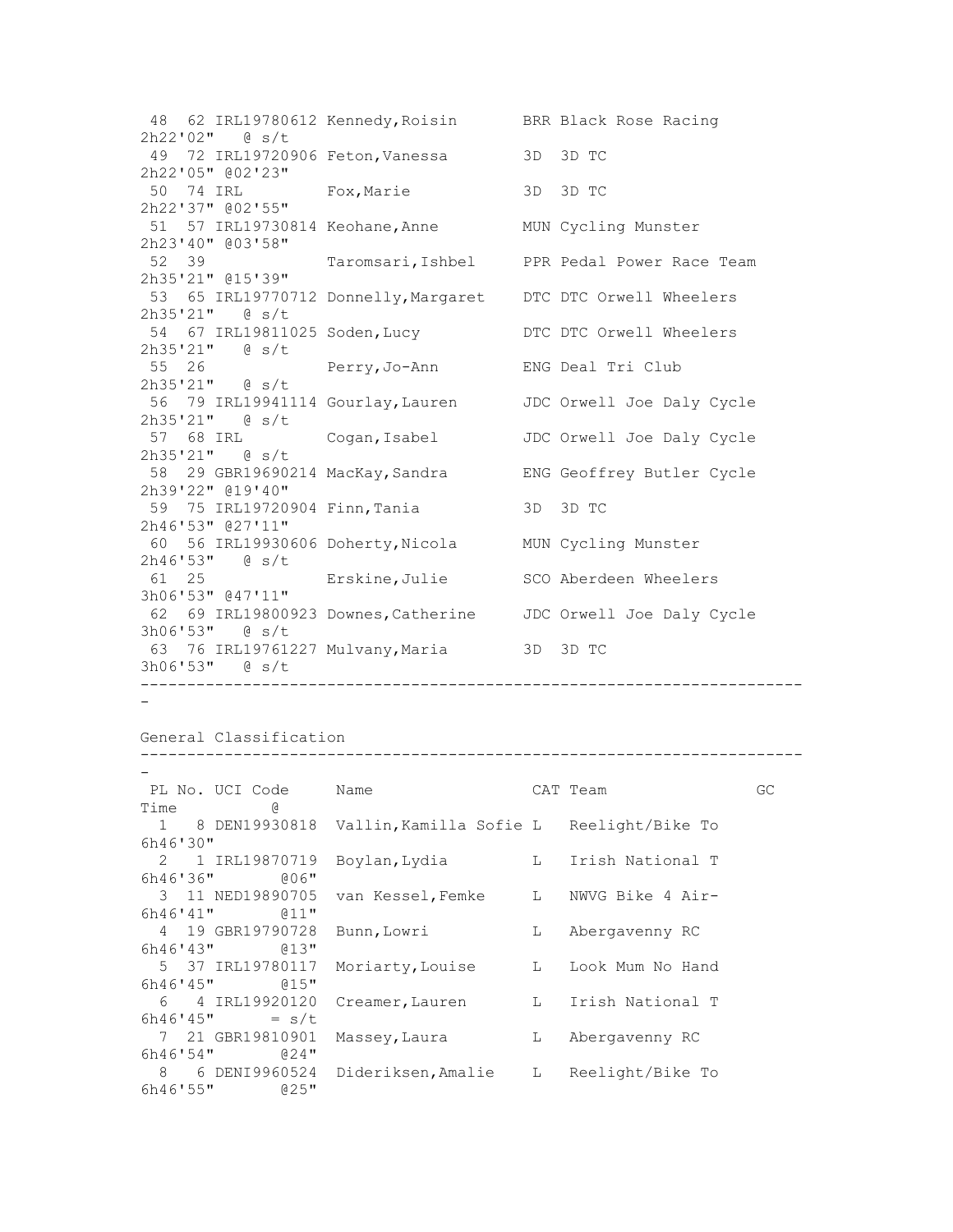| 9<br>3 IRL19810718                            | Dalton, Anne            | 4 | Irish National T |
|-----------------------------------------------|-------------------------|---|------------------|
| 6h46'56"<br>@26"<br>10 35 IRL19870102         | McNamara, Siobhan       | L | Look Mum No Hand |
| 6h46'59''<br>$029$ "                          |                         |   |                  |
| 11<br>32 GBR19850926                          | Boddy, Karla            | L | High Wycombe CC  |
| 6h47'00''<br>$030$ "                          |                         |   |                  |
| 12<br>54 IRL19810430<br>6h47'15''<br>$045$ "  | Meade, Fiona            | L | Cycling Munster  |
| 13 <sup>°</sup><br>59                         | Dallat, Clare           | L | Black Rose Cycli |
| 6h50'22" @03'52"                              |                         |   |                  |
| 12 NED19920925<br>14                          | Lenting, Charlotte      | L | NWVG Bike 4 Air- |
| 6h50'46''<br>004'16''                         |                         |   |                  |
| 15 60 GBR19870721                             | Ewing, Anne             | L | Black Rose Cycli |
| 6h50'51''<br>004'21''<br>16<br>27 GBR19871014 | Sewell, Iona            | L | Geoffrey Butler  |
| 6h50'59"<br>004'29''                          |                         |   |                  |
| 17<br>34 GBR19870203                          | Evans, Mary Hannah      | L | High Wycombe CC  |
| 6h51'03"<br>@04'33"                           |                         |   |                  |
| 14 NED19840824<br>18                          | Postma, Mary Rose       | L | NWVG Bike 4 Air- |
| 6h51'04"<br>004'34''                          |                         |   |                  |
| 19  16 NED19940901                            | Markus, Riejanne        | L | District Team NH |
| 6h51'05''<br>@04'35"                          |                         |   |                  |
| 20<br>9 DEN19940112<br>6h51'14"<br>$004'$ 44" | Olsen, AmalieWinther    | L | Reelight/Bike To |
| 21 22 GBR19840810                             | Murray, Laura           | L | Abergavenny RC   |
| 6h51'16''<br>004'36''                         |                         |   |                  |
| 22<br>61 IRL19670112                          | Moran, Tonya            | L | Black Rose Cycli |
| 6h51'33"<br>@05'03"                           |                         |   |                  |
| 23<br>47 SWE19881222                          | Nordin, Gabriella       | L | Sandy Wallace Cy |
| 6h51'44"<br>005'14"                           |                         |   |                  |
| 24<br>49 IRL19840530<br>6h51'53''<br>@05'23"  | Conway, Caroline        | L | Cycling Leinster |
| 25<br>45 GBR19761105                          | Poole, Karen            | L | Geoffrey Butler  |
| 6h52'28"<br>@05'58"                           |                         |   |                  |
| 26<br>17 NED19890707                          | van der Fluit, Talisa L |   | District Team NH |
| 6h56'37"<br>@10'07"                           |                         |   |                  |
| 13 NED19911107<br>27                          | Oudman, Hilde           | L | NWVG Bike 4 Air- |
| 6h56'39"<br>@10'09"                           |                         |   |                  |
| 28 55<br>6h56'47''<br>@10'17"                 | Walsh, Emma             | L | Cycling Munster  |
| 29<br>10 JPN19830104                          | Hori, Yukiyo            | L | NWVG Bike 4 Air- |
| 6h57'04''<br>@10'34"                          |                         |   |                  |
| 30<br>38 GBR19750727                          | Sherwell, Elsie         | L | Look Mum No Hand |
| 6h57'34"<br>@11'04"                           |                         |   |                  |
| 31<br>15 NED19840607                          | Donkers, Djoeke         | L | NWVG Bike 4 Air- |
| 6h57'35''<br>@11'05"                          |                         |   |                  |
| 32<br>18 NED19851105                          | Visser, Silja           | L | District Team NH |
| 6h57'37''<br>011'07''<br>33<br>64 IRL19750622 | Buckley, Patricia       | L | DTC Orwell Wheel |
| 6h58'11"<br>@11'41"                           |                         |   |                  |
| 34<br>28 GBR19840111                          | Maidment, Sarah         | L | Geoffrey Butler  |
| 7h02'56"<br>016'26''                          |                         |   |                  |
| 35<br>53 IRL19870501                          | Stephens, Niamh         | L | Cycling Leinster |
| 7h03'07"<br>016'37''                          |                         |   |                  |
| 36<br>20 GBR19950150                          | Hill, Amy               | L | Abergavenny RC   |
| 7h03'42"<br>@17'12"                           |                         |   |                  |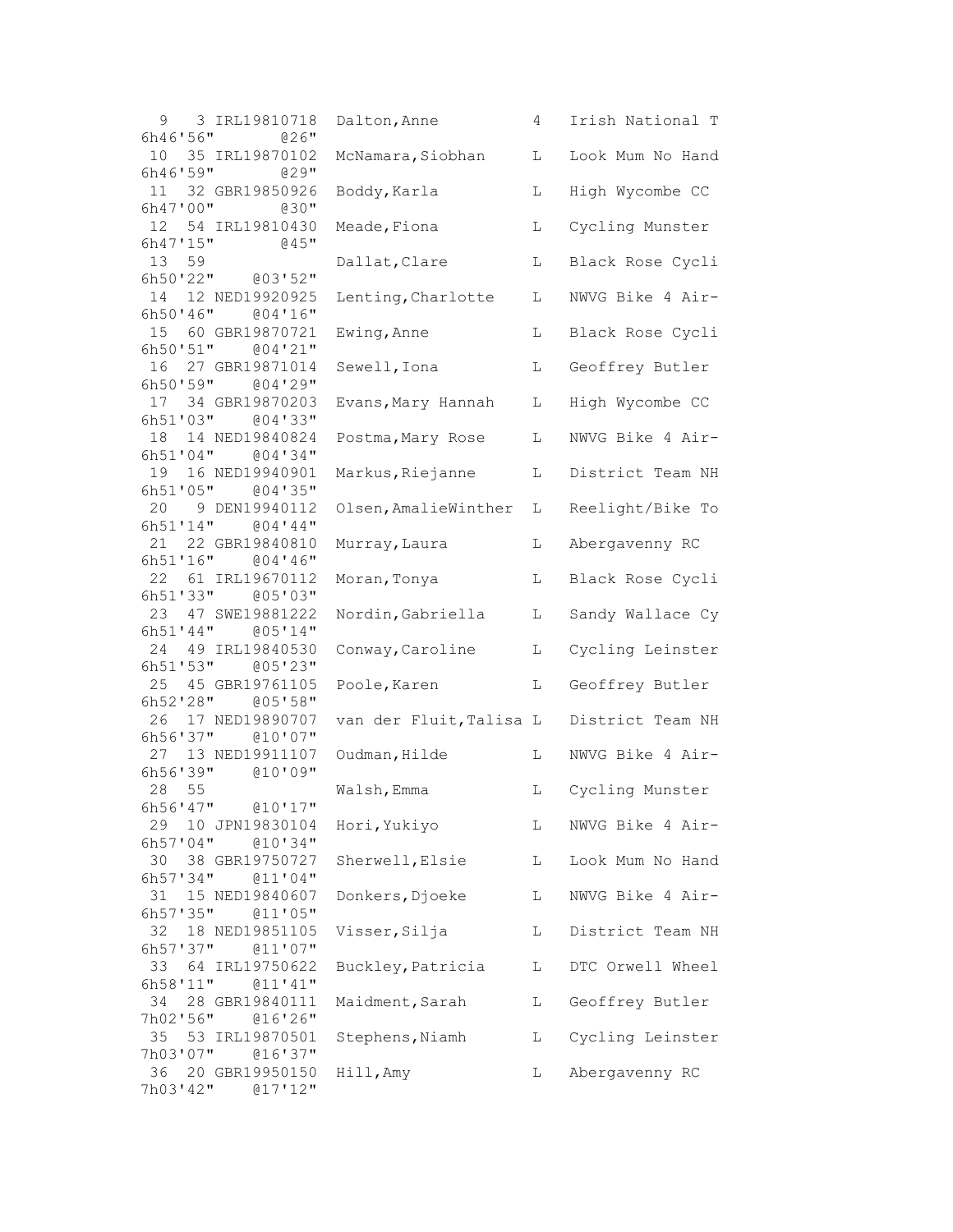| 37 48 GBR19830215<br>7h03'58"<br>@17'28"   | Taylor, Gillian                     | L           | Abergavenny RC    |
|--------------------------------------------|-------------------------------------|-------------|-------------------|
| 38 2 IRL19871201<br>7h05'56" @19'26"       | Brice, Amy                          | L           | Irish National T  |
| 39<br>51 GBR19850612<br>7h06'28" @19'58"   | McDonald, Charlotte                 | L           | Cycling Leinster  |
| 50 IRL19710210<br>40<br>7h06'50" @20'20"   | Cooke, Fiona                        | L           | Cycling Leinster  |
| 41 36 GBR19780210<br>7h07'53" @21'23"      | McKay, Helen                        | L           | Look Mum No Hand  |
| 42 72 IRL19720906<br>7h12'02" @25'32"      | Feton, Vanessa                      | L           | 3D TC             |
| 43 33 FRA19840515<br>7h13'41" @27'11"      | Copie, Clemence                     | L           | High Wycombe CC   |
| 44 70 IRL19660115<br>7h14'09"<br>@27'39"   | Marconi, Monica                     | L           | Orwell Joe Daly   |
| 45<br>77 IRL19780124<br>7h16'55" @30'25"   | Robinson, Karen                     | L           | 3D TC             |
| 46 52 IRL19800818<br>7h18'24"<br>@31'54"   | McEvoy, Orla                        | L           | Cycling Leinster  |
| 47 58 ESP19861105<br>7h20'28" @33'58"      | Ortiz, Sara                         | L           | Black Rose Cycli  |
| 48 57 IRL19730814<br>7h26'51" @40'21"      | Keohane, Anne                       | L           | Cycling Munster   |
| 49 62 IRL19780612<br>7h28'36" @42'06"      | Kennedy, Roisin                     | $\mathbb L$ | Black Rose Racin  |
| 50 74 IRL<br>7h30'25" @43'55"              | Fox, Marie                          | L           | 3D TC             |
| 51 39<br>7h31'09" @44'39"                  | Taromsari, Ishbel                   | L           | Pedal Power Race  |
| 52 63 IRL19631006<br>7h32'20" @45'50"      | Hendron, Orla                       | L           | DTC Orwell Wheel  |
| 53<br>25<br>7h38'26" @51'56"               | Erskine, Julie                      | L           | Aberdeen Wheeler  |
| 54<br>79 IRL19941114<br>7h46'40" @1h00'10" | Gourlay, Lauren                     | L           | Orwell Joe Daly   |
| 55 65 IRL19770712<br>7h46'53" @1h00'23"    | Donnelly, Margaret                  | L           | DTC Orwell Wheel  |
| 56 68 IRL<br>7h47'35" @1h01'05"            | Cogan, Isabel                       |             | L Orwell Joe Daly |
| 57 67 IRL19811025<br>7h52'17" @1h05'47"    | Soden, Lucy                         | L           | DTC Orwell Wheel  |
| 58<br>29 GBR19690214<br>8h03'05" @1h16'35" | MacKay, Sandra                      | L           | Geoffrey Butler   |
| 59<br>26<br>8h03'58" @1h17'28"             | Perry, Jo-Ann                       | L           | Deal Tri Club     |
| 60 56 IRL19930606<br>8h23'43" @1h37'13"    | Doherty, Nicola                     | L           | Cycling Munster   |
| 61 75 IRL19720904<br>8h49'25" @2h02'55"    | Finn, Tania                         | L           | 3D TC             |
| 62 76 IRL19761227<br>8h49'48" @2h03'18"    | Mulvany, Maria                      | L           | 3D TC             |
| 63 69 IRL19800923<br>9h18'32"<br>@2h32'02" | Downes, Catherine L Orwell Joe Daly |             |                   |
|                                            |                                     |             |                   |

 $\sim$   $\sim$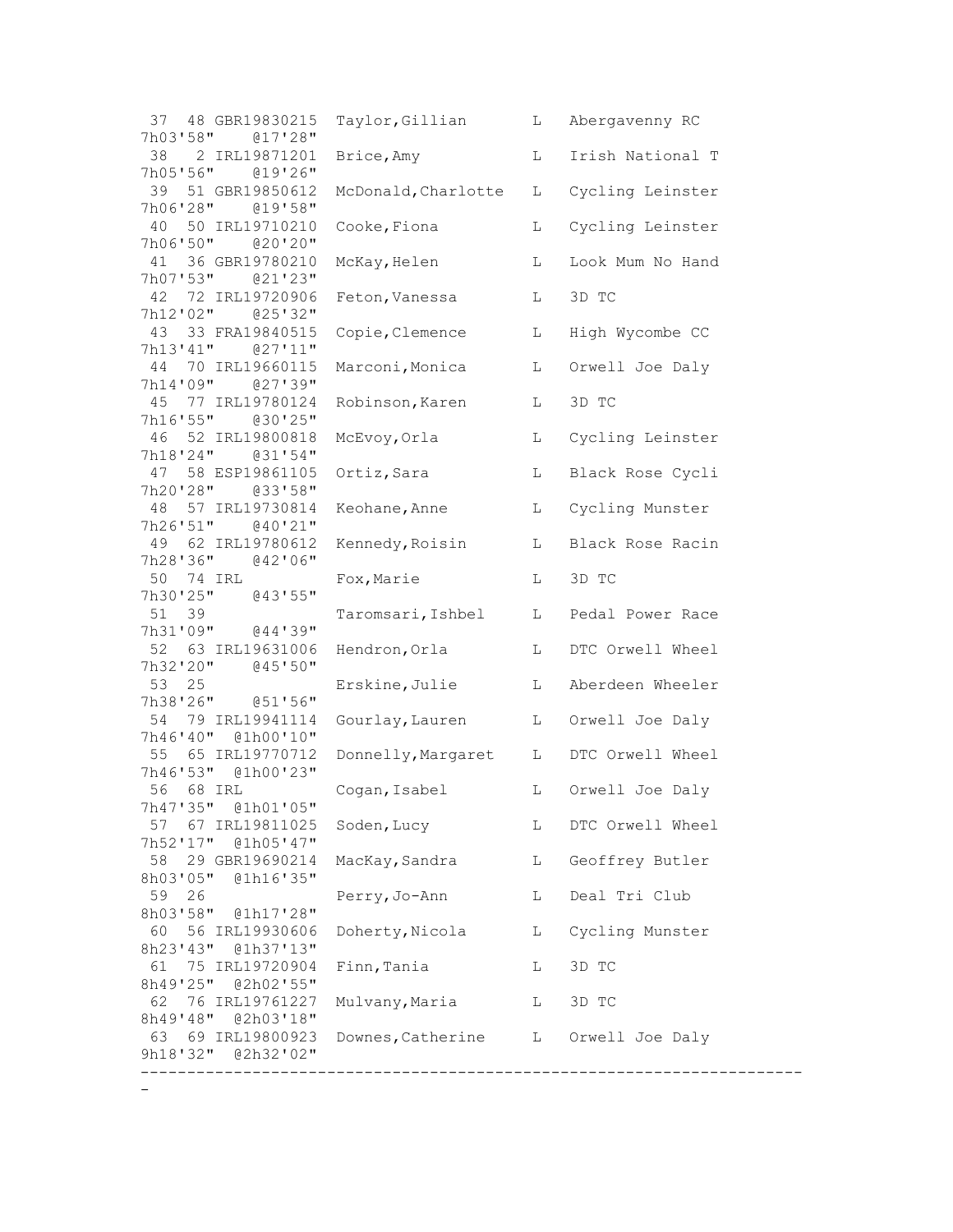```
Mountains Competition
-----------------------------------------------------------------------
-
 PL No. Name TM Pts
 1 35 McNamara, S ENG 43
   2 21 Massey,L WAL 40 
   3 6 Dideriksen,A DEN 31 
   4 19 Bunn,L WAL 25 
   5 37 Moriarty,L ENG 20 
  \frac{1}{2}, \frac{1}{2}, \frac{1}{2}, \frac{1}{2}, \frac{1}{2}, \frac{1}{2}, \frac{1}{2}, \frac{1}{2}, \frac{1}{2}, \frac{1}{2}, \frac{1}{2}, \frac{1}{2}, \frac{1}{2}, \frac{1}{2}, \frac{1}{2}, \frac{1}{2}, \frac{1}{2}, \frac{1}{2}, \frac{1}{2}, \frac{1}{2}, 7 36 McKay, H ENG 4<br>8 22 Murray, L WAL 3
  8 22 Murray, L WAL
   9 11 van Kessel,F NET 1 
-----------------------------------------------------------------------
-
County Rider Overall
-----------------------------------------------------------------------
-
 PL No. Name TM TM Time
  1 37 Moriarty, L ENG = 6h46'45'' 2 35 McNamara,S ENG @ 14" 
  3 54 Meade, F MUN @ 30"<br>4 59 Dallat, C GAL @ 03'37"
 4 59 Dallat,C GAL @ 03'37" 
 5 61 Moran,T GAL @ 04'48" 
-----------------------------------------------------------------------
-
Team General Classification
-----------------------------------------------------------------------
-
PL Name Time
1 Irish Nat 20h20'17" 
 2 Reelight/ @ 04'22" 
 3 Abergaven @ 04'31" 
 4 NWVG Bike @ 08'13" 
 5 Look Mum @ 10'51" 
 6 Black Ros @ 12'29" 
 7 District @ 25'02" 
8 Geoffrey @ 26'06" 
9 High Wyco @ 31'27" 
10 Cycling L @ 40'37" 
11 Cycling M @ 50'36" 
12 3D TC @ 1h39'05" 
13 DTC Orwel @ 1h56'58" 
14 Orwell Jo @ 2h28'07" 
-----------------------------------------------------------------------
-
Commissaire Communique
-----------------------------------------------------------------------
-
Winner of Prime at Bracaragh Cross Roads ---- First Local Rider---
No 37.
Warning to all riders if you do not display your RACE NUMBERS properly
```